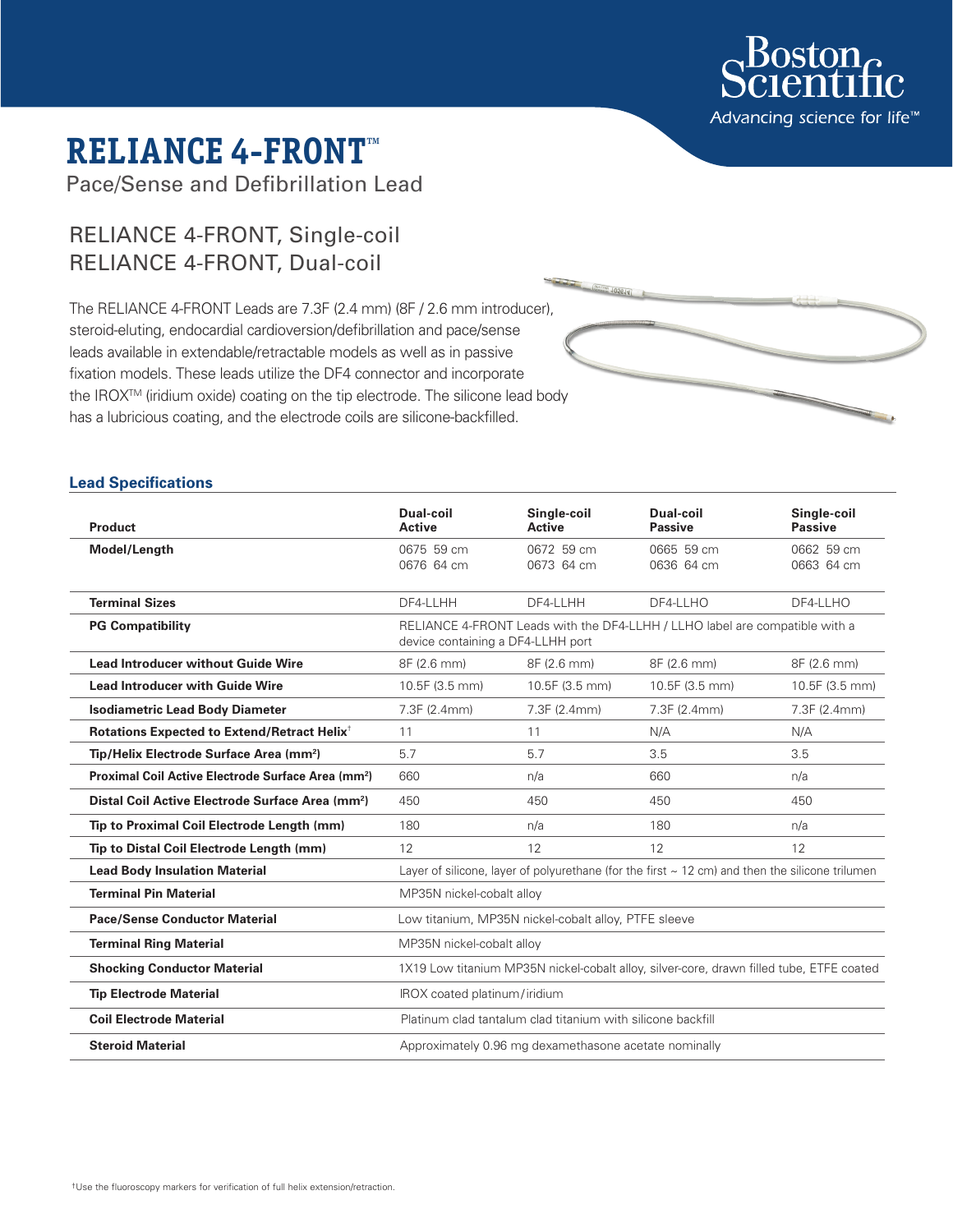# **Features**

**Limited Lifetime Lead Warranty available:** For full terms and conditions, please visit www.BostonScientific.com/warranty.

**Terminal configuration:** The RELIANCE 4-FRONTTM Lead is DF4-LLHH for dual-coil leads and DF4-LLHO for single-coil leads. This suffix provides functional identifications of conductors:

- L = Low Voltage
- H = High Voltage
- O = Inactive Ring Contact (Single-Coil Leads Only)



Rings 1 and 2 are electrically connected within the terminal for integrated bipolar pacing/sensing. Cable conductors are utilized for both shock coils. Ring 2 is connected to the distal shock coil, and ring 3 connects to the proximal coil.

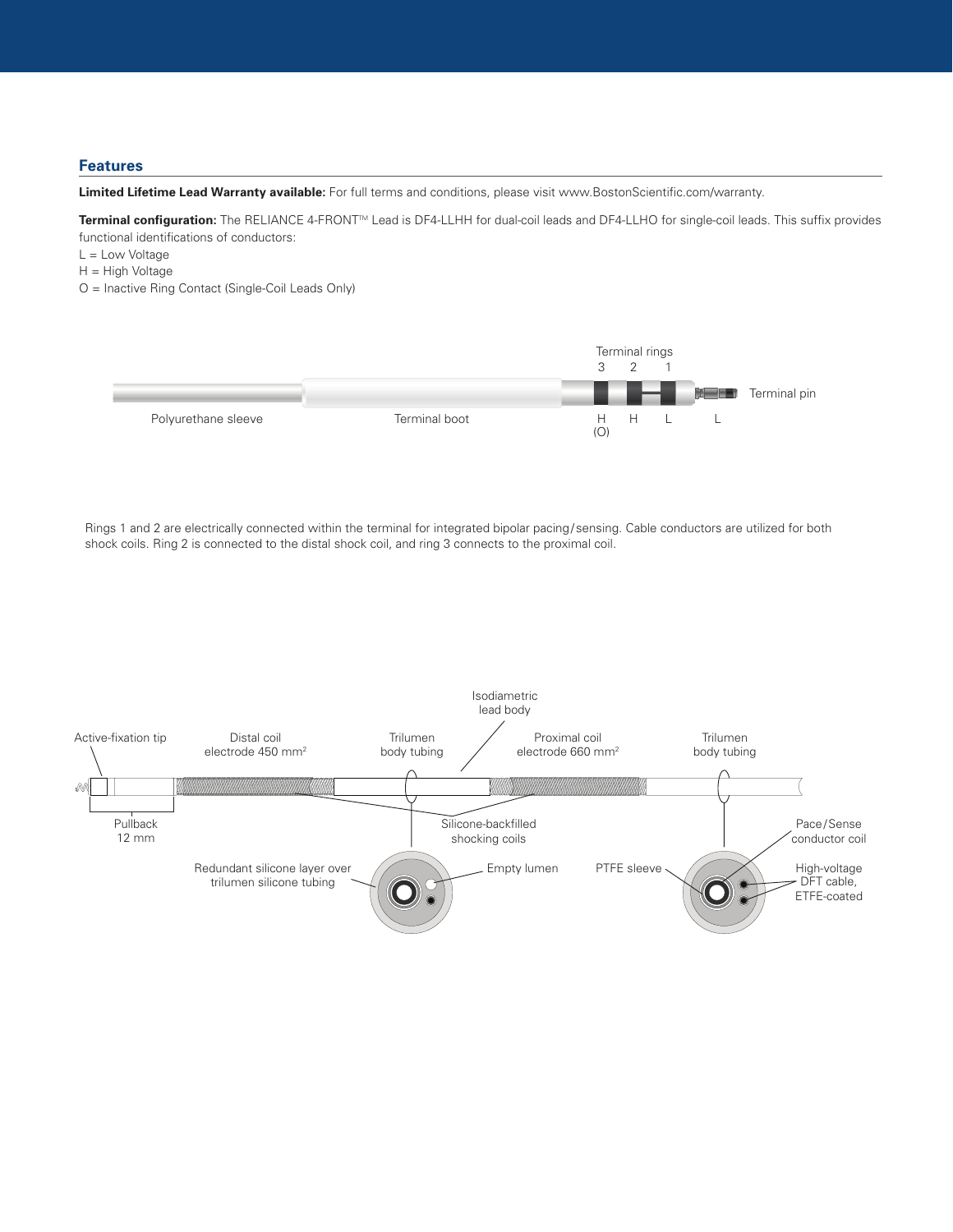**Isodiametric lead body:** The isodiametric lead body contains one conductor for pacing/sensing. For defibrillation, the lead has two conductors in dual-coil models and one for the single-coil models leaving one lumen empty in single-coil models. The conductors are insulated in separate lumens within the silicone rubber lead body. A second layer of silicone covers the lead body, providing additional insulation and a uniform body diameter. RELIANCE 4-FRONT™ has a 7.3F (2.4 mm) lead body which fits through an 8F (2.6 mm) non-hemostatic introducer when not retaining a guide wire.

#### **Insulation:**

**• Silicone construction:** Silicone has been used in Boston Scientific leads for nearly 4 decades.

- **Polyurethane sleeve:** The first 12 cm of the lead distal to the terminal boot incorporates a polyurethane sleeve underneath the outer silicone rubber insulation for enhanced abrasion resistance within the pocket.
- **Lubricious coating:** The RELIANCE 4-FRONT Lead family utilizes a proprietary coating that makes the silicone lead surface more lubricious. This reduces both the static and dynamic coefficients of friction, making the lead surface feel and handle like polyurethane while providing the time-tested reliability of silicone.

**Backfilled coils:** The silicone backfill enhances the lead's extractability by preventing fibrotic tissue from forming around and between the individual coil filars.

**IROXTM coating:** RELIANCE 4-FRONT features an IROX (iridium oxide) coated pace/sense cathode electrode, which may improve pacing performance. Lower and more predictable pacing thresholds may increase the longevity of the pulse generator.

**Steroid distal tip:** The tip electrode contains a nominal dose of steroid that elutes upon exposure to body fluids. The steroid suppresses the inflammatory response believed to cause threshold rises typically associated with implanted pacing electrodes. Lower thresholds are desirable because they can increase pacing safety margins and reduce pacing energy requirements, potentially increasing pulse generator longevity.

**Pullback:** Pullback is the distance the defibrillation electrode is removed from the lead tip, a critical factor in helping to direct energy deep into the ventricular apex. Standard for multiple generations of Boston Scientific defibrillation leads, the 12 mm RELIANCE 4-FRONT pullback design is important for low defibrillation thresholds, while optimizing sensing characteristics.

Radiopaque suture sleeve: The radiopaque suture sleeve is visible under fluoroscopy and is used to secure and protect the lead at the venous entry site after lead placement. The window feature is designed to aid compression of the sleeve onto the lead during suturing.

### **Passive-Fixation Features**

**Design:** Leveraged from successful FINELINE 2 family. 12 mm Tip to RV Coil spacing is identical to RELIANCE. Incorporates a flexible neck region and IROX coating for improved pacing performance.



# **Active-Fixation Features**

**Terminal pin-driven extendable/retractable fixation helix:** Rotating the knob of the EZ-4TM Connector tool rotates the terminal pin which extends/retracts the helix. The IROX coated platinum-iridium helix anchors the pacing electrode to the endocardial surface without support of trabecular structures, offering various lead placement possibilities for the tip electrode in the right ventricle.

**Fluoroscopic markers:** The RELIANCE 4-FRONT active fixation model incorporates a radiographic marker system to enable clear visualization of the helix position under fluoroscopy.





**Mapping:** The RELIANCE 4-FRONT tip and helix design allows mapping even with the helix fully retracted. Helix is flush to prevent snagging while enabling mapping.